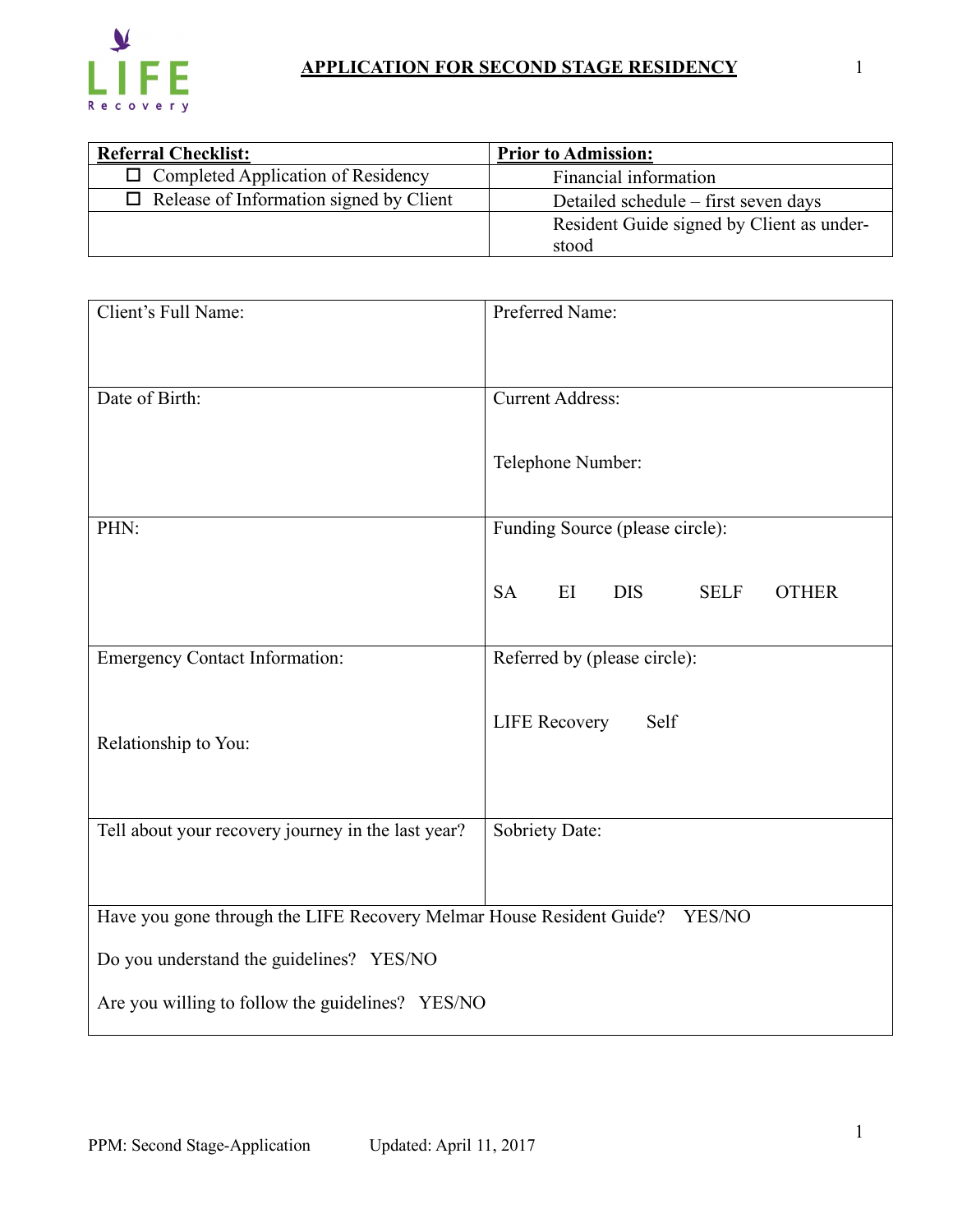

Why do you want to live at the LIFE Recovery Melmar House?

## What are your short term goals (within 3 months)?

- 1.
- 
- 2.
- 3.

What are your longer-term goals (one-two years)?

- 1.
- 2.
- 
- 3.

Do you have children? YES/NO

If yes, what are their names and ages?

What is the custody/access agreement in place?

Will your children be visiting? YES/NO

Are you willing to follow our guidelines regarding child visitation? YES/NO

What, if any, medications are you on? OR attach pharmacy print out/physician prescription (s)

| Medication | <b>Dose</b> |
|------------|-------------|
|            |             |
|            |             |
|            |             |
|            |             |
|            |             |

2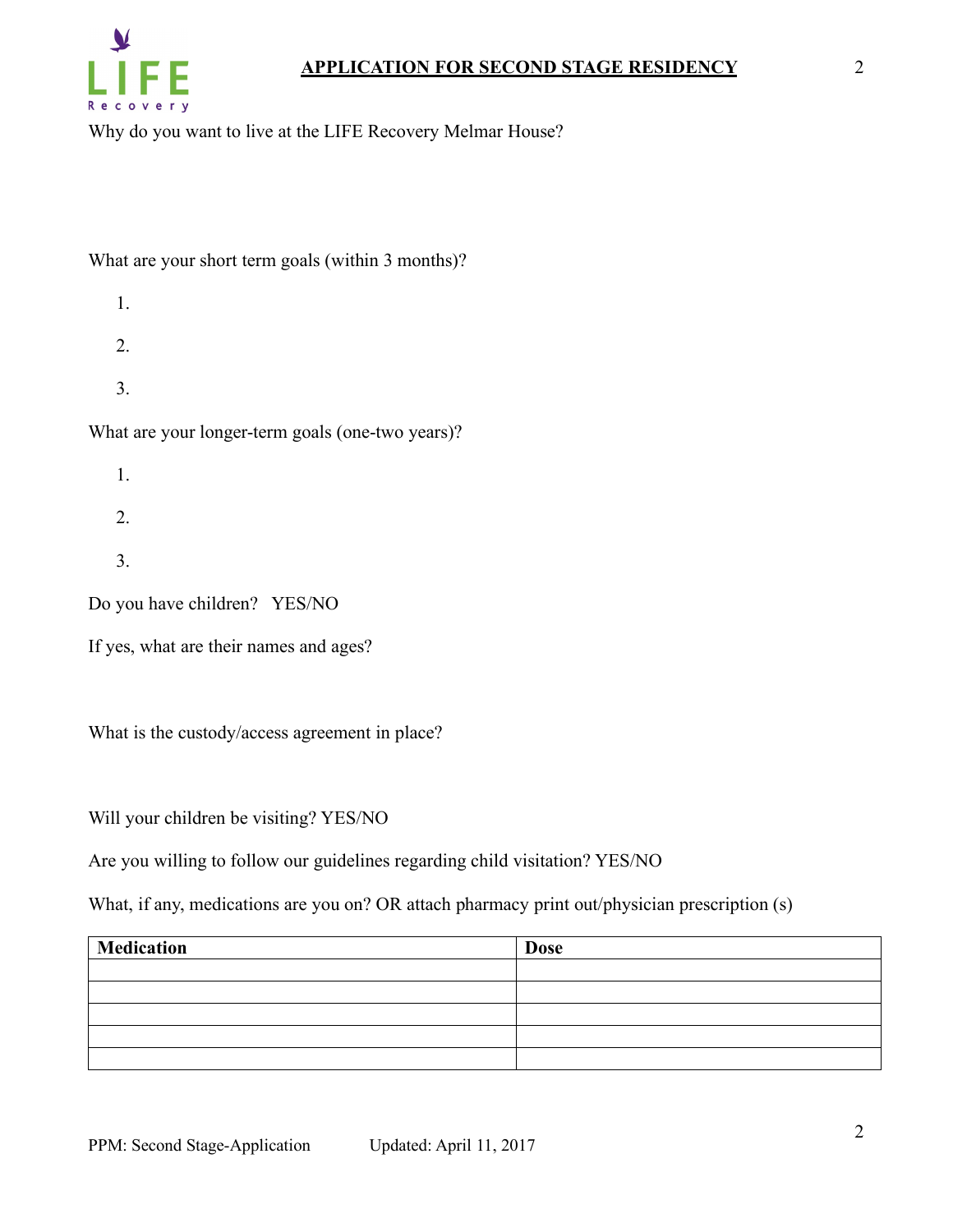

Please tell us of any mental health issues that we ought to be aware of.

Please tell us of any physical health issues that we ought to be aware of.

Do you have any history of self-harm/eating disorder? If so, please describe.

Do you have any Outstanding Charges? YES/NO

If yes, please describe them.

Is there any other information that we should have, that will help us to support you in your journey of recovery? If yes, please explain:

| Name of Client:      | Name of Witness      |
|----------------------|----------------------|
|                      |                      |
| Signature of Client: | Signature of Witness |
|                      |                      |
| Date signed:         | Date signed:         |
|                      |                      |